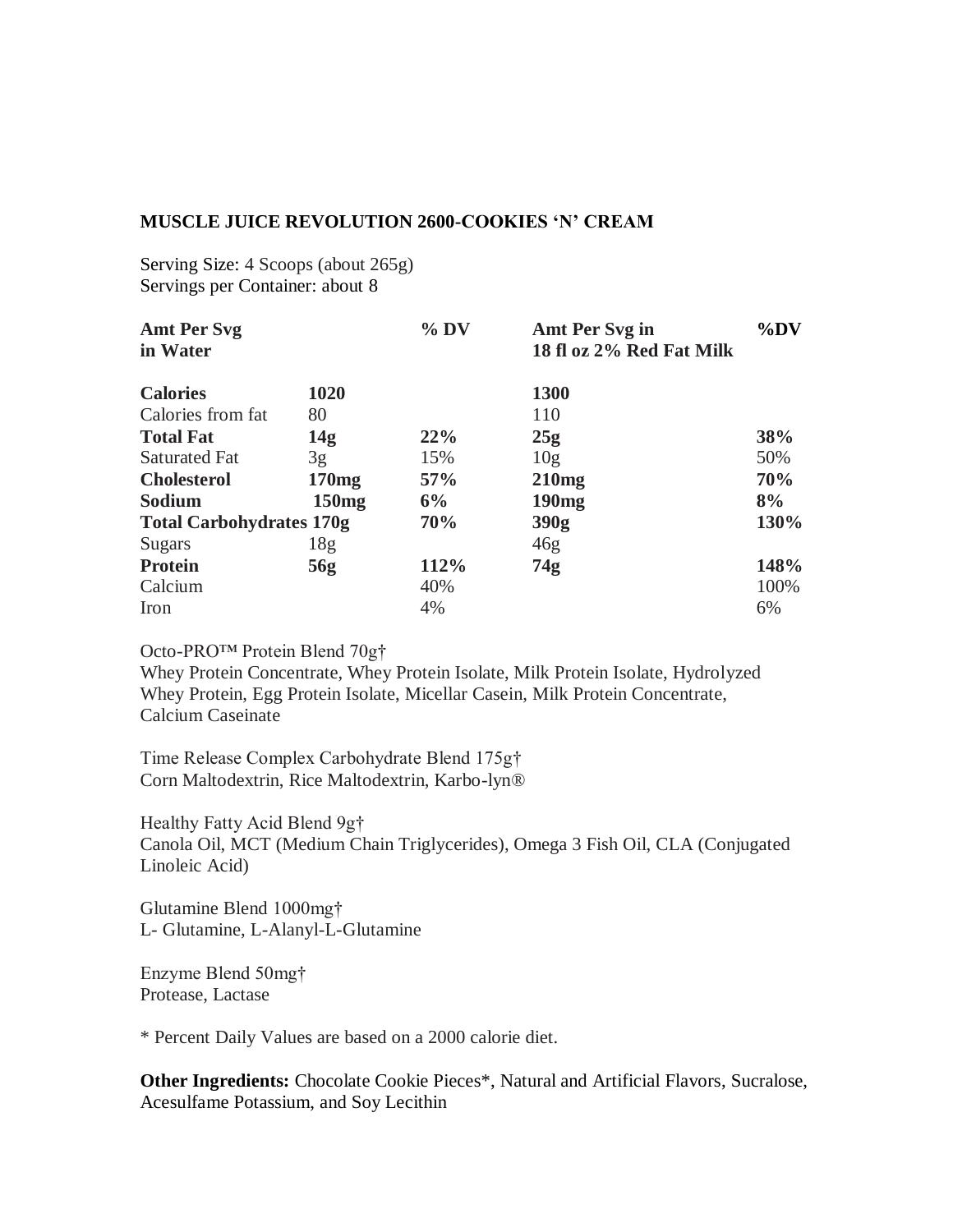\*Chocolate Cookie Pieces Ingredients: Bleached Wheat Flour, Sugar, Cocoa (Processed with Alkali), Palm Oil, Corn Syrup, Corn Flour, Soy Lecithin, Baking Soda, Salt, and Natural and Artificial Flavors.

## **Contains Milk, Wheat, Egg, Soy, Tree Nut (Palm), and Fish (Herring, Anchovy, Mackerel, Sardine, Menhaden, Smelt, Tuna, Sand Lance, Salmon)**

Typical Amino Acid Profile – Each serving contains:

| <b>Essential Amino Acids</b> | <b>Non-Essential Amino Acids</b> |
|------------------------------|----------------------------------|
| L-Leucine* 6163 mg           | L-Arginine 1490 mg               |
| L-Isoleucine* 3250 mg        | L-Aspartic Acid 5959 mg          |
| L-Valine* $3183$ mg          | L-Cystine $1151$ mg              |
| L-Lysine 4943 mg             | L-Alanine 2905 mg                |
| L-Threonine 3047 mg          | L-Glutamic Acid 9480 mg          |
| L-Methionine 1151 mg         | L-Glycine $1016$ mg              |
| L-Phenylalanine 1828 mg      | L-Histidine 1016 mg              |
| L-Tryptophan 813 mg          | L-Proline $4198$ mg              |
|                              | L-Serine 3250 mg                 |
|                              | L-Tyrosine 1557 mg               |

| <i>*Total Branched Chain Amino Acids (BCAAs)</i> | $12596 \text{ mg}$ |
|--------------------------------------------------|--------------------|
| Total Essential Amino Acids (EAAs)               | 24378 mg           |
| <b>Total Amino Acids</b>                         | $56000 \text{ mg}$ |

**DIRECTIONS:** Mix four scoops of **Ultimate Nutrition Muscle Juice® Revolution 2600** (about 265 grams) with 18 fl oz (532 ml) of water or milk. To maximize muscle gains and enhance your exercise program, take one serving in the morning, and a second serving one hour after your training session. On non-training days, take one serving